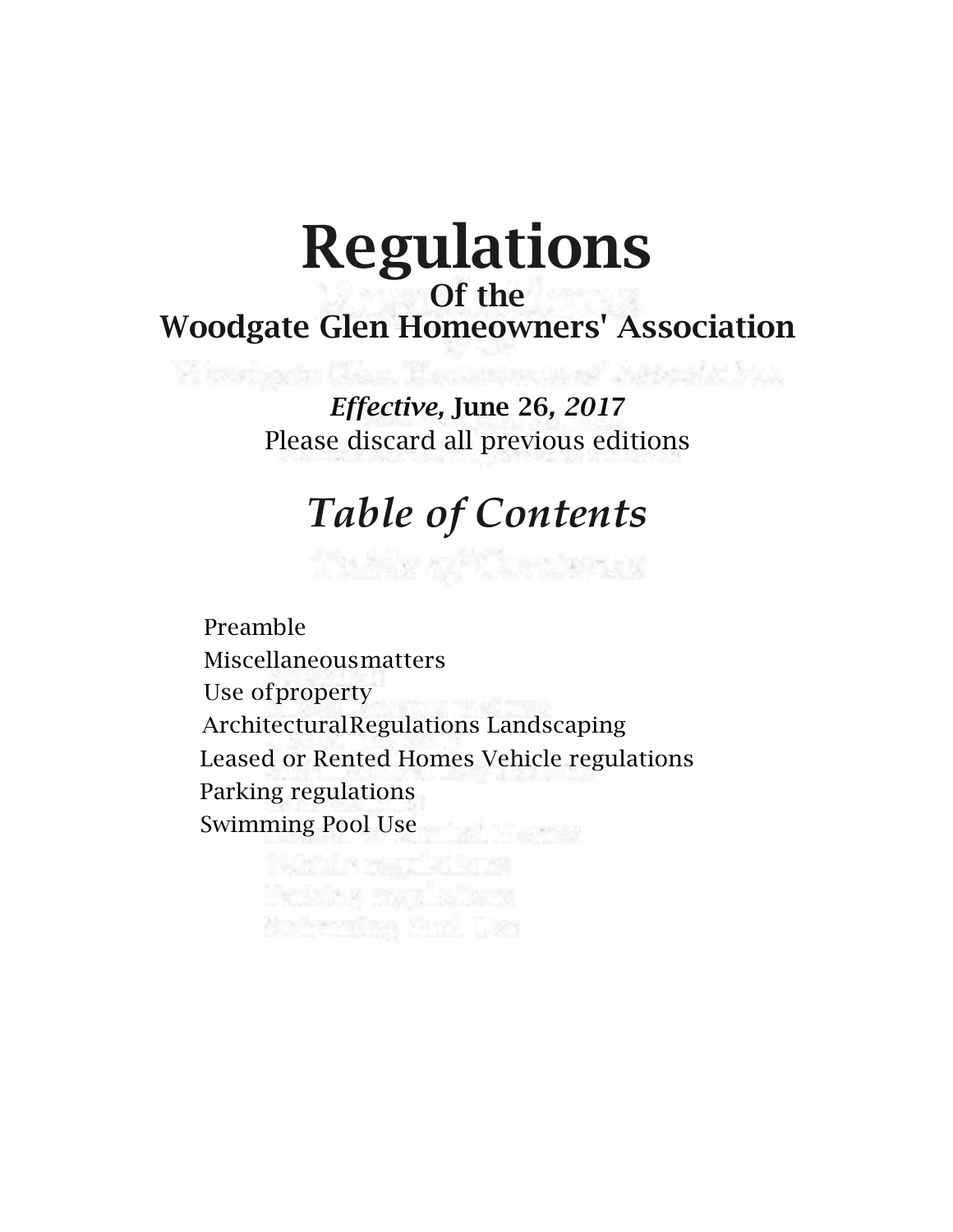### *Preamble*

The Covenants, Conditions, and Restrictions (CC&R's), the Bylaws, and the Articles of Incorporation are the documents we all agreed to as a condition of ownership or tenancy in Woodgate Glen. The CC&R's allow the Board to enact additional Regulations and Policies for our mutual benefit (CC&Rs, Article III, sections 7a and 7c).

The following Regulations and Policies were developed in an attempt to achieve a balance between the need tomaintain property values and the desire of individual owners to have the freedom to make their homes their own with minimum impact on their neighbors' similar rights.

When rights are granted to modify a home, the work must be done in a professional manner in order not to damage your home, adjacent homes, the Common Area, or any other part of the complex. Any damages (immediate or subsequent) will be the responsibility of the owner of the home where the damage was done. This responsibility is transferred to a new owner at the time of sale and must be declared to that new owner prior to transfer of title.

When a homeowner action requires prior approval, send a written request to the Management Company accompanied by samples, sketches, descriptions, or explanatory literature. The Management Company will forward your request to the appropriate Committee or to the Board. Final approvals must be in writing from the Board of Directors and must be received before work can commence.

For purposes of clarification, the term "Common Area" means any area within the Association that is not inside your home and not inside your fenced patio area.

These Regulations and Policies have been enacted under the authority of State law and our CC&R's, and supersede all previous versions.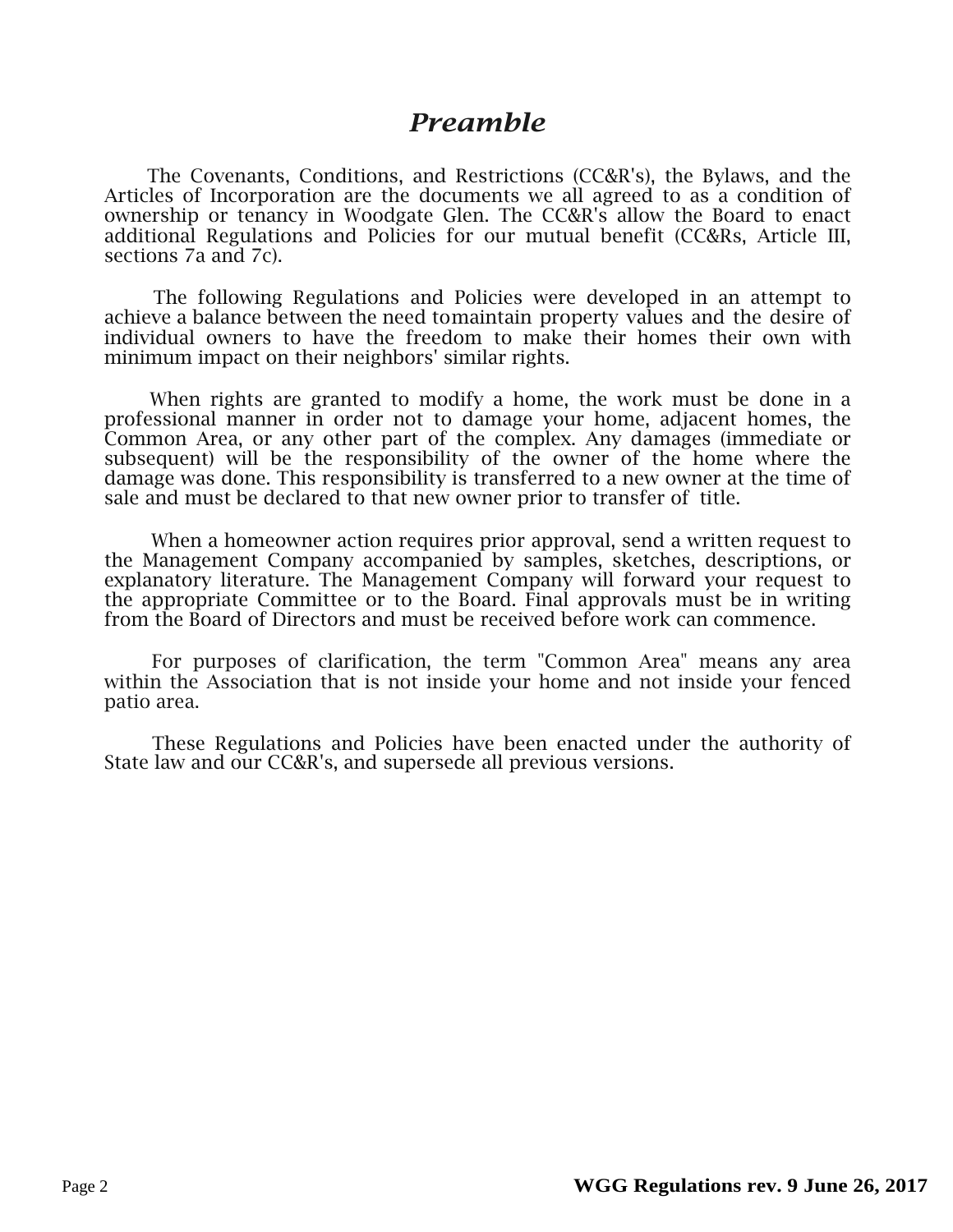### *Board of Directors' Meetings*

Association Board meetings are held monthly except for December. Notice of the time and date of each meeting is announced in the periodic Newsletters. The agendas are posted at the Pools during the week prior to each meeting.

### *General Owner Obligation*

Owners are responsible and liable for their own behavior, for the behavior of family members, guests, and tenants, and for any damage they may cause anywhere in the complex.

### *Waste Disposal and Recycling*

Each home is required to contact Santa Rosa Recycling and Collections to arrange for waste collection and to comply with their collection policies.

Collection cans are to be placed for pickup no earlier than 6:00 PM the evening before pickup and removed from the Common Area no later than 6:00 AM the day following regular pickup. Owners are responsible for cleaning up their area following pickup.

Combustible material and hazardous waste must be disposed of in accordance with all applicable City, County, State, and Federal laws. The homeowner is responsible for identifying and properly disposing of such waste.

## *Use of Property*

**Noise** Nothing shall occur in a home or within the Common Area that interferes with the reasonable rights of others. Excessive noise at all times but especially between the hours of 10:00 PM and 6:oo AM violates the California Penal Code, Section 415 and can result in as much as 90 days in jail and a fine up to \$ 4 0 0 . Excessive noise also violates the Santa Rosa Municipal Code, Section 17-16-070.

**Pets** Only two commonly recognized house pets (cat or dog) are allowed per home. No animals shall be kept in the Common Area. Dogs must be on a leashh when in the Common Area. Unleashed dogs are subject to removal by Animal Control Officers. Pet owners must immediately cleanup pet waste and are expected to carry the means for cleanup while walking pets. Pets are not to be fed in the Common Area since that can attract feral animals. Cat owners must provide a litter box in their patio area for cats that are allowed outside.

**Storage** Hazardous materials, as defined by the Santa Rosa Municipal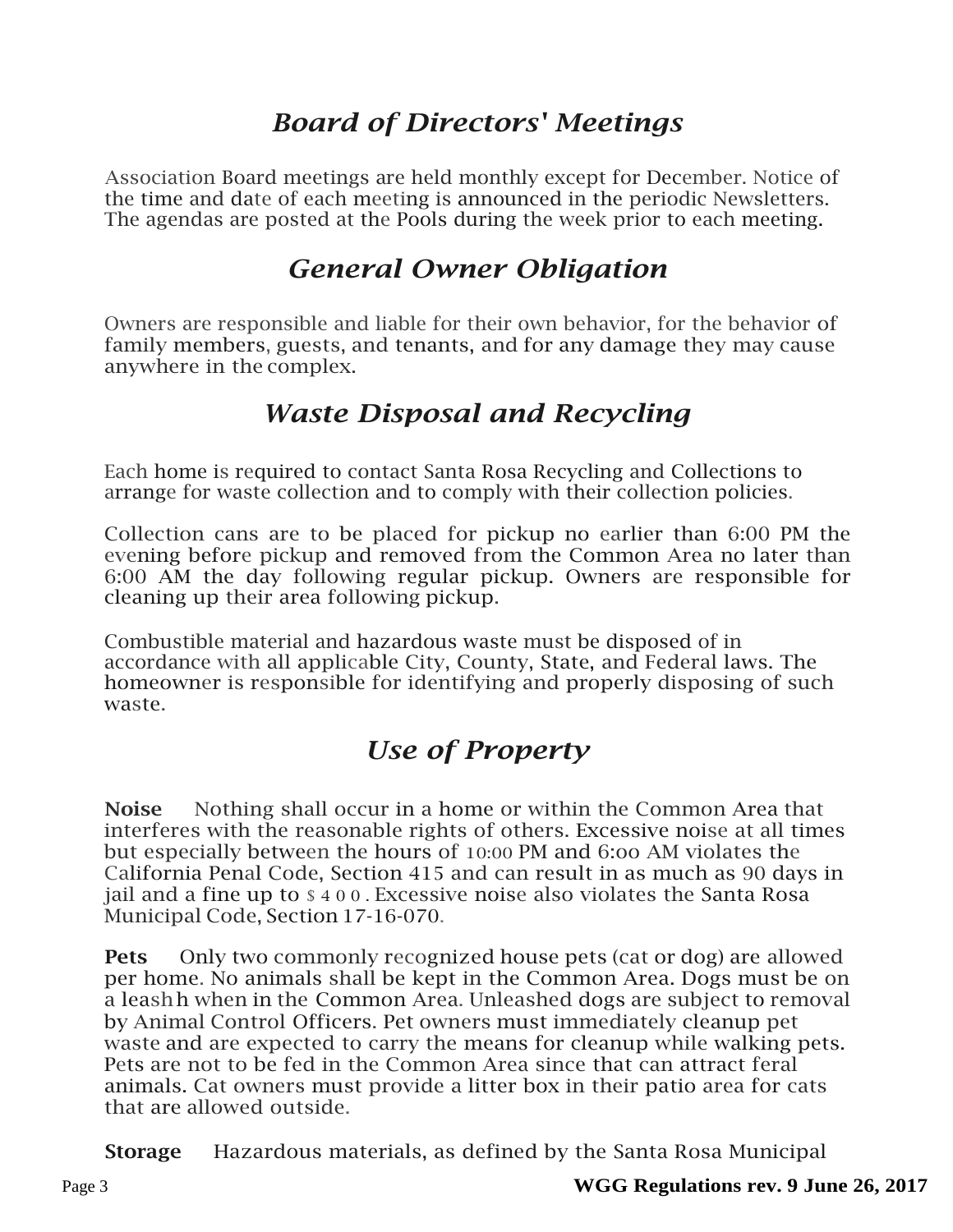Code and State Health and Safety Regulations, shall not be stored in garages except for small amounts of paint, thinners, cleaners, and solvents for residential use only. These must be stored in secure safety containers. No storage of any kind is permitted in parking spaces or the Common Area.

Cars The washing of cars by residents of Woodgate Glen is allowed only in parking spaces or washing bays. A water shutoff device must be used with hoses to prevent wasting water.

Garages To reduce the number of possible hiding places for vandals, garage doors and patio gates must be kept fully closed when not in use. No more than one garage sale per year per home is permitted. The parking areas, including the garages, are part of the Common Area of the Association and as such are subject to Association oversight as specified in the CC&Rs (Article VI, Section 24).

**Common Area** Exterior clotheslines and drying racks are not allowed, nor is the laundering or drying of clothes, towels, etc., on porches, patios, fences or elsewhere in the Common Area.

Skateboard Ramps are prohibited within the Common Area. Bicycles, skateboards, and motorized vehicles shall be operated on the streets and parking areas only, except that very young children may ride nonmotorized cycles on sidewalks, but must give pedestrians right-of-way.

Parents have the responsibility to ensure that all toys and cycles are removed from the Common Area when not in use. At no time should cycles or toys block sidewalks or roads. Owners who ignore their responsibility in this regard are subject to immediate fines. Even very small objects on the walks are trip hazards.

Child Care Residents who run Child Care businesses out of their homes must:

- 1. Register with the City of Santa Rosa as a Child Care business and must obtain and maintain all required licenses.
- 2. Restrict the number of children cared for to the number authorized by the City or other regulatory authority.
- 3. Carry liability insurance and must name Woodgate Glen Homeowners' Association as an additional insured.
- 4. Provide a copy of their business license and liability insurance policy to the Association's Management Company.
- 5. Not allow the children to use the Association's playgrounds, pools, or Common Area.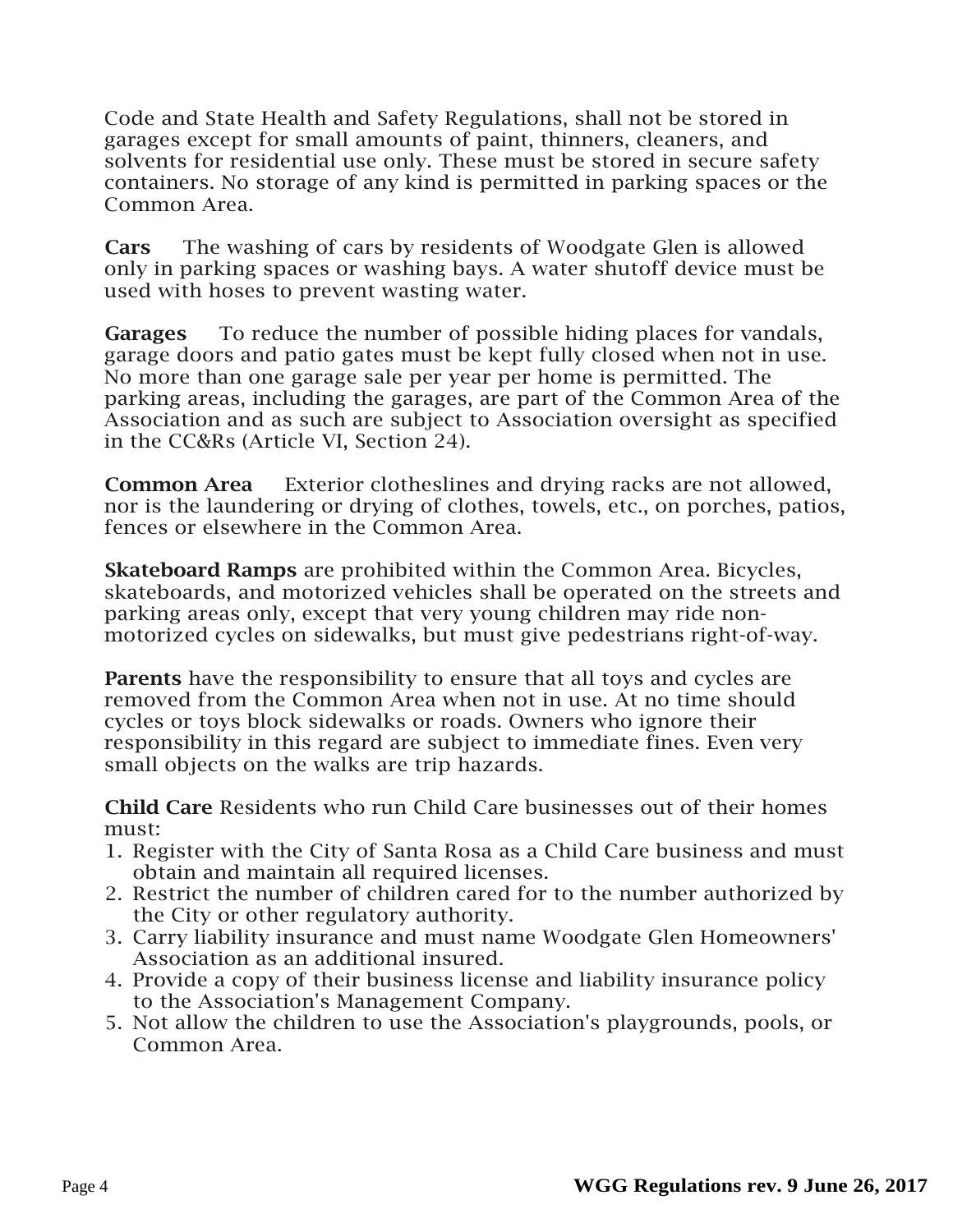# *Architectural Regulations*

**Exteriors** No changes or attachments to the exterior of any home or fence, or any changes that are visible from the exterior of a home, may be made without prior approval of the AC (Architectural Committee) and the Board of Directors unless explicitly approved elsewhere in these regulations. The following are allowed:

- 1. Bird feeders, wind chimes, hanging planters, *etc.,* may be hung under the first story eves in the back of homes. They must blend with the general environment and must be attached in such a way that water penetration or other damage to the structure cannot occur. No more than three items may be hung from a two-story home or more than five items from a single-story home.
- 2. Flower boxes maybe attached only to the first floor patio windows after receiving written approval. Contact Management for sample plans and submit your plan to Management prior to installing any window box. Boxes are to be securely mounted and cannot result in damage to the trim or siding (see item 1, above). The design of the box or its mounting must insure that water does not drain down the wall of the home. A sheet of galvanized metal should be mounted between the siding and the box to prevent insect and water damage. The size of the box must be no wider than the lower window trim board and should be painted to match the trim or otherwise blend with the surroundings. Window boxes must be attractively maintained or else removed.
- 3. One small welcoming decoration of a non-religious and nonpolitical nature (e.g. a wreath, name or welcome plaque) is permitted, but may not extend beyond the home's front alcove. This decoration may not be attached to the siding. The Board retains final approval of all installations upon the recommendation of the AC.
- 4. No other exterior items such as front flower boxes, video boxes, alarm boxes, etc., may be attached to the exterior of structures without prior approval.
- 5. When items are removed, owners must use high quality, paintable caulking to fill any holes and touchup with the correct color of paint. Any costs to the Association resulting from these attachments or their removal will be billed to the homeowner.

Patios Nothing may extend above patiofence lines, except patio umbrellas that blend with the surrounding colors, and small trees in containers that may extend to the second story eve (top of first story). Other patio plants can extend no higher than two feet above the fence line.

Windows Window tinting requires written Board approval. Once installed, the tint must be maintained in good condition. New owners and residents have two months to cover all windows with conventional interior window coverings, e.g., drapes, curtains, blinds, shades, shutters, *etc.* The color seen from the outside should be white, off-white or light pastel. Dark or brightly colored curtains are not acceptable.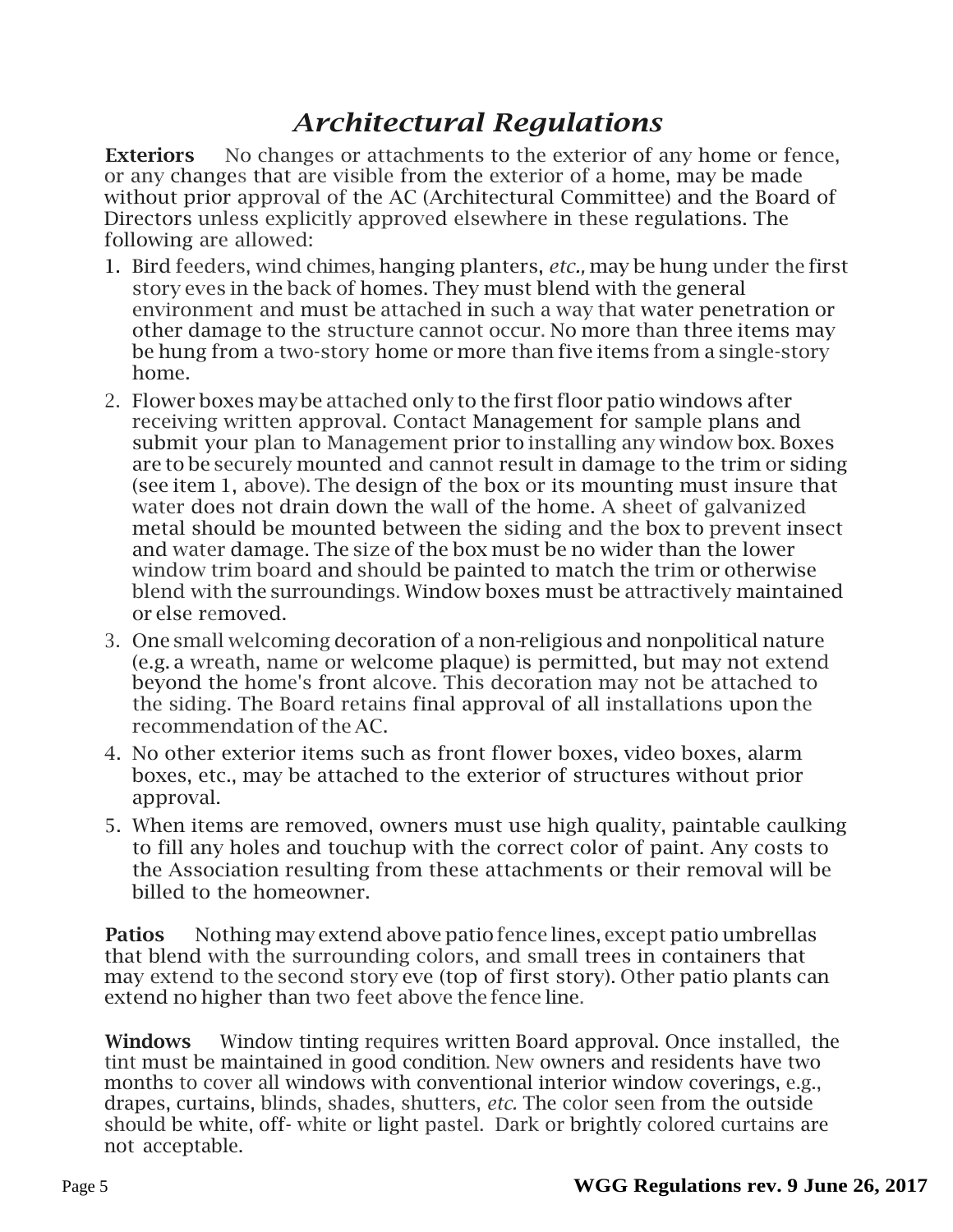Temporary make-shift curtains (sheets, towels, *etc.)* in white, off-white, or light pastel are allowed for a maximum of two months when a home is occupied by a new resident. Exterior blinds, window coverings, or exterior sunshades are not permitted.

**Exterior lighting** Lighting changes must be approved in advance and in writing. Motion detectors will normally be approved but not floodlights or floodlight motion detectors. Colored lighting *is* not allowed on the exterior of structures but a yellow bug light is approved for the rear of the home.

Holiday lighting Holiday lighting is permitted under the following conditions:

- *1.* Homeowners are responsible for immediate and subsequent damage caused by their holiday lighting, including possible water leaks, rotting, split trim, *etc.*
- 2. No lighting may be installed on garages or any siding.
- 3. UL listed outdoor string lights must be used and mounted safely to the trim or windows at the rear of the home. Lighting at the front of a home can only be attached to window or door trim, or strung carefully in shrubbery. Plug lights into a safe, waterproof exterior receptacle.
- 4. Mounting strings of lights must be done neatly with the smallest number and size of sturdy hooks or nails possible. The hooks/nails must be neatly installed and secure enough to be left in place for repeated use. They cannot be an eyesore. If the hooks/nails fall out or are removed, the homeowner must caulk the holes and repaint the trim with the approved color.
- 5. Lighting is approved for Halloween and the common mid-winter celebrations (such as the Festival of Lights, Hanukkah, Kwanzaa, and Christmas). All Halloween lighting is restricted to the period from October 15th until November 5th. Lighting for the midwinter holidays is restricted to the period from the day after Thanksgiving to January 10th. Board approval should be sought in advance of lighting by any homeowner who observes a less common cultural festival in which lighting is a traditional practice.

#### External Sound Systems

Broadcasting sound into the Common Area is not permitted. Anexception is allowed on Halloween between the hours of 4:00 PM and 8:00 PM if outside speakers are used to create sound effects for the trick-or-treaters.

Screens All front screens and security doors, and patio screens and doors must be approved in advance in one of the following color schemes:

- 1. Screen doors must be painted dark brown, anodized brown, black or the approved door color.
- 2. Security doors must be painted the approved door color.
- 3. All sliding doors and door screens to the patio must be clear anodized or satin anodized, almond, or white.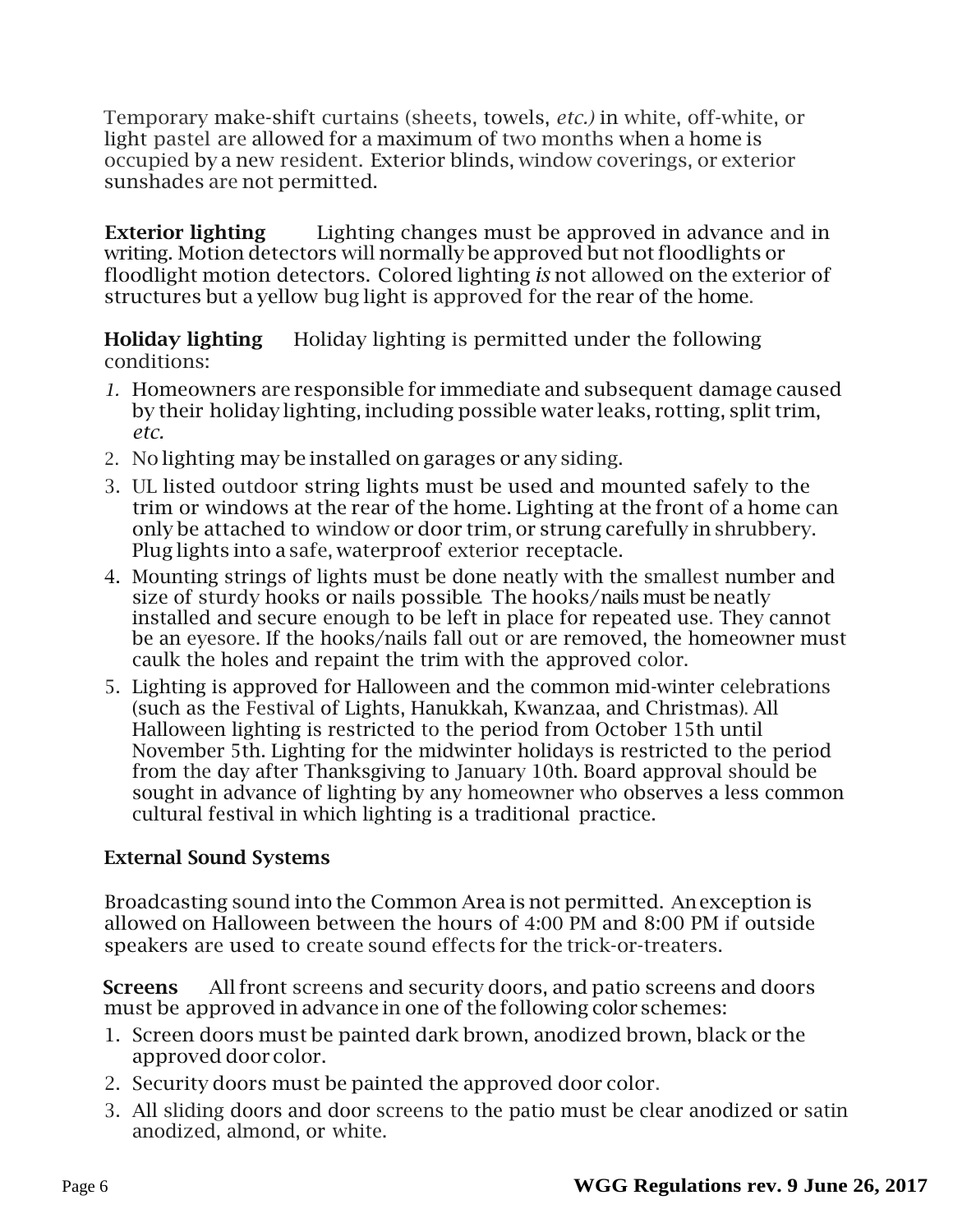**Garages** The electrical circuits in the garages belong to and are paid for by the Association. These circuits are not adequate for appliances like refrigerators, freezers, *etc.,* or for tools like power saws, etc. Damages caused by overloading a power circuit can be dangerous and extensive. Homeowners are responsible for any expense or liability that results from their illegal use of these circuits.

Garage Door Opener installation procedure:

- 1. The homeowner must obtain a City of Santa Rosa Building Permit prior to installing an opener.
- 2. Openers must be installed by a qualified person to meet the National Electric Code specifications.
- 3. No supplemental electrical devices, switches, or outlets may be installed.
- 4. An approved final copy of the Building Permit, signed by a City Building Inspector, is to be sent to the Association's Management Company upon completion of installation.
- *5.* A manual door lock release must be installed so that the garage door can be opened from the outside in case of electrical failure. This release should be consistent with neighboring garages in location, height, style, *etc.*

**General Restrictions** Nothing is to be placed, stored, or constructed in the Common Areas unless specifically approved in these Regulations.

- No external radio or TV antennas are allowed but owners may request approval for the installation of a satellite reception dish.
- Some low noise, patio-mounted compressor, central air conditioners are acceptable if approved prior to purchase. Window and window-vent air conditioners are not allowed.
- All exterior TV and telephone wires must be installed neatly along the trim and follow the natural contour of the building to the extent possible.
- Only redwood boards can be used below fence lines and they must be maintained in good repair.
- Watering hoses in front of homes must be removed or neatly coiled immediately after use. Hose hangers, if used, should be small and blend with the home's color. Owners are responsible for maintaining and painting their front doors. Use an enamel metal paint. It takes about 8 hours to dry. Contact Management for the appropriate paint color.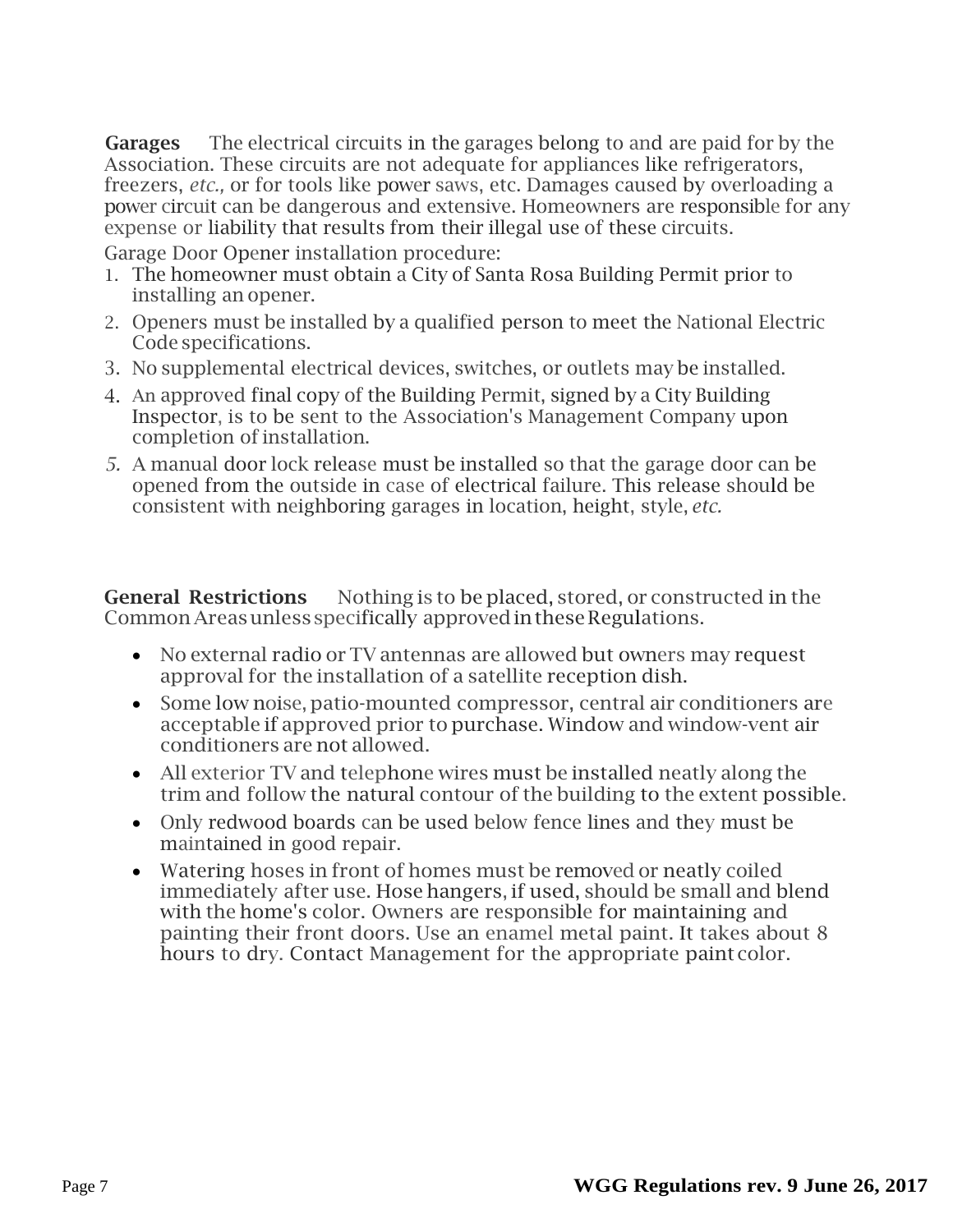# *Landscaping*

The Association plants and maintains all landscaping except for plants grown inside patio fences

#### Patio plants

- 1. Plants growing inside patios cannot extend more than two feet above the top of the fence except that trees may extend to the first story eve line.
- 2. Any plants extending beyond these limits may be trimmed at the homeowner's expense.
- 3. Prune patio plants inside the fence and do not allow them to grow between the fence boards.

#### Common Area Plants/Landscaping

- 1. Homeowners and/or their tenants may NOT make any changes and/or alterations of any kind in the Common area landscaping (any area that is not in your back patio).
- 2. Residents may not modify landscaping in the Common area of their immediate property. This includes placing items such as decorations, potted plants, etc. on the front steps or front porch.
- 3. If such changes, alterations, and/or additions are made to the Common Area, the HOA will remove and dispose of them at homeowners' expense.

### Leased and Rented Homes

Owners must give a copy of the Association CC& R's and these Regulations to their tenants and must have tenants sign for these copies when they complete their rental agreements. Tenants are subject to the same restrictions as owners and leases or rental agreements must include a notice to that effect. Penalty action is taken against the owner if tenants fail to meet the standards of behavior expected of resident owners. Owners must notify Management when there is a change of tenancy and file a form identifying the new occupants.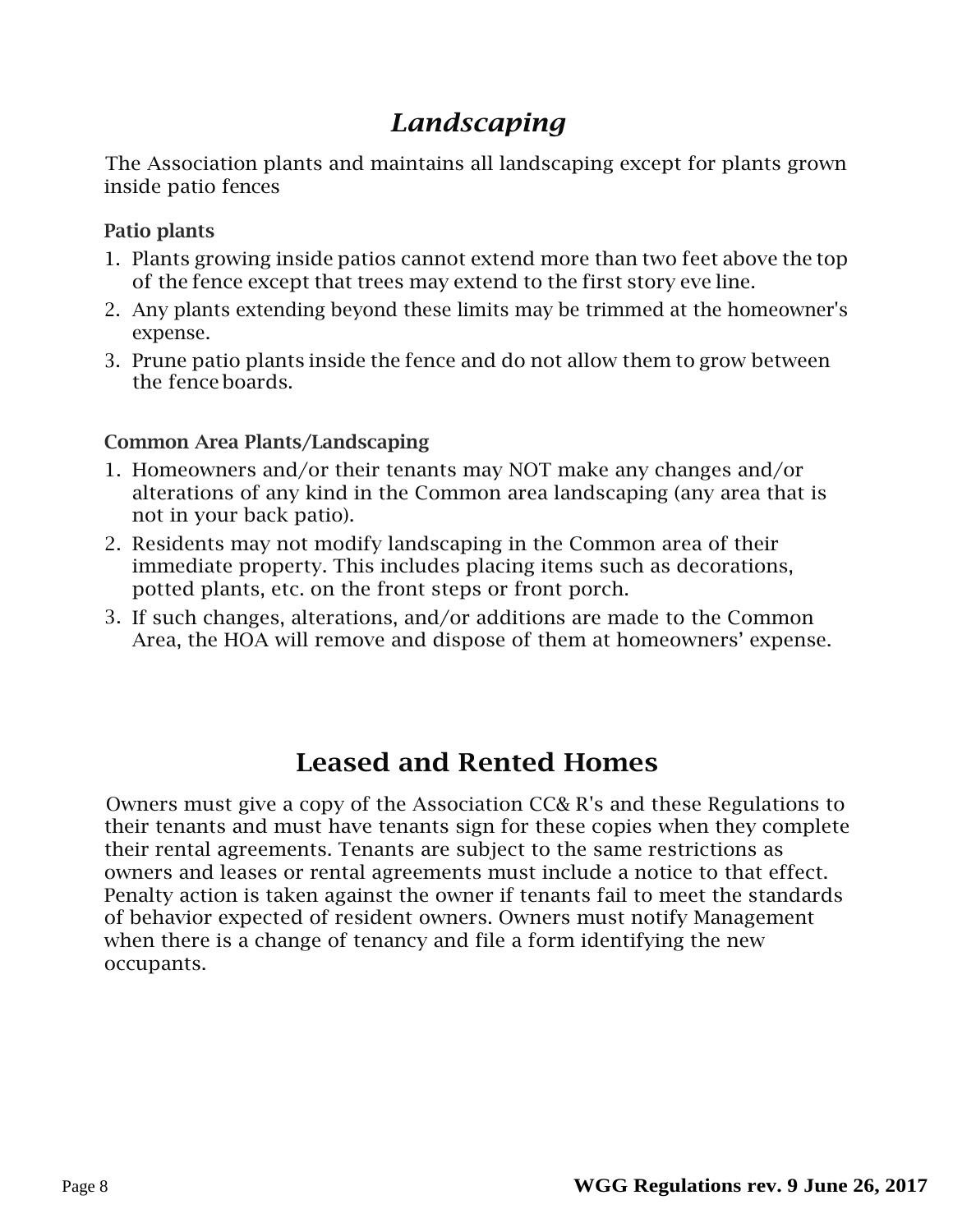# Vehicle Regulations

Compliance with these regulations is mandatory.

All vehicles operated within in the property must be currently licensed, registered, and insured pursuant to California law.

All operators of motorized vehicles must be of legal age and have a valid operator's license in their possession.

The maximum speed limit within the complex is 15 MPH and lower if necessary for safety. Homeowner's will be subject to a \$100 fine without warning if they, their tenants, or guests speed on the streets of the complex.

All paved roads, pathways, and the gravel road south of the complex are fire lanes. Parking in these areas is allowed only for immediate and active loading and unloading. Vehicles parked in these areas are subject to towing without notice.

Vehicles must remain upon paved roadways only. No off road driving, including driving on the gravel road, is permitted.

No excessively loud motor vehicles are allowed on Association property.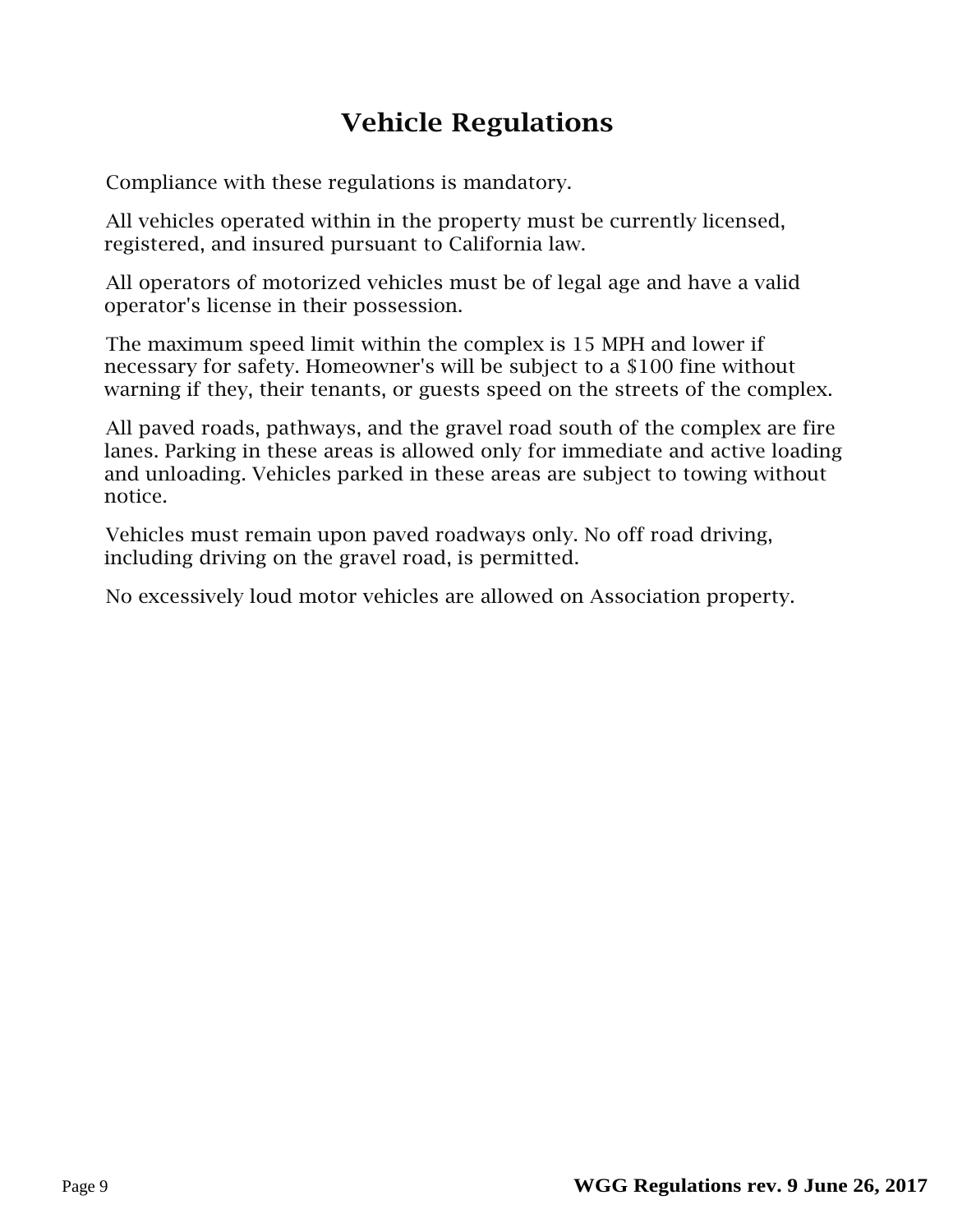### Parking Regulations

TheAssociation assumes noliability or responsibilityfor any vehicleparked anywhere on the property.

- 1. One parking space and one garage are assigned to each homeowner for the personal use of that home. Vehicles of residents must be parked in the appropriate space or garage. Residents are not authorized to park in Visitor spaces. Violators may be towed.
- 2. Double-parking, parking in front of garages, or parking along the curbs is prohibited and vehicles may be towed without prior notice.
- 3. No unregistered, non-operable, abandoned, or unsafe vehicle shall be visibly parked in the complex. No repair or rebuilding of vehicles is allowed on the Association grounds.
- 4. Vehicles that are too long or too wide to fit easily inside the painted dividing lines are not permitted. Vehicles, when parked, cannot obstruct easy access to adjacent vehicles and cannot extend forward over the walkway or protrude backward into the public right-of-way. Standard pickup trucks rated half ton or less are usually acceptable. Vehicles used for temporary loading and unloading arepermitted whilebeing actively used.
- 5. Oversized vehicles such as trucks with flat beds, dump trucks, cement mixer trucks, delivery trucks, camper units, motor homes, buses, trailers, boats, campers, mobile homes and the like must be maintained off of the premises.
- 6. The Board may waive these restrictions for equipment used by contractors in the actual repair or maintenance of the property.
- 7. Oil spills in assigned parking spaces will be cleaned with biodegradable cleaning products. The Association cleans such damage and charges the homeowner assigned to that space.
- 8. Visitors must park in spaces marked ''Visitor" or in spaces belonging to the home being visited. A visitor is considered a resident if parked upon the property greater than ten days in aggregate in any thirty day period. Please notify the Parking Committee if any visitor is staying more than five days. Note: once a vehicle/driver is classified as a resident, application to the Board is required to be re-classified as a visitor.
- 9. Vehicles parked in a space designated for the disabled (Blue Zone) must display a DMV disabled person's emblem and must be transporting a disabled person. Vehicles not displaying this emblem are subject to towing without notice. Able-bodied people who abuse the use of a DMV permit may cause the home visited to be fined.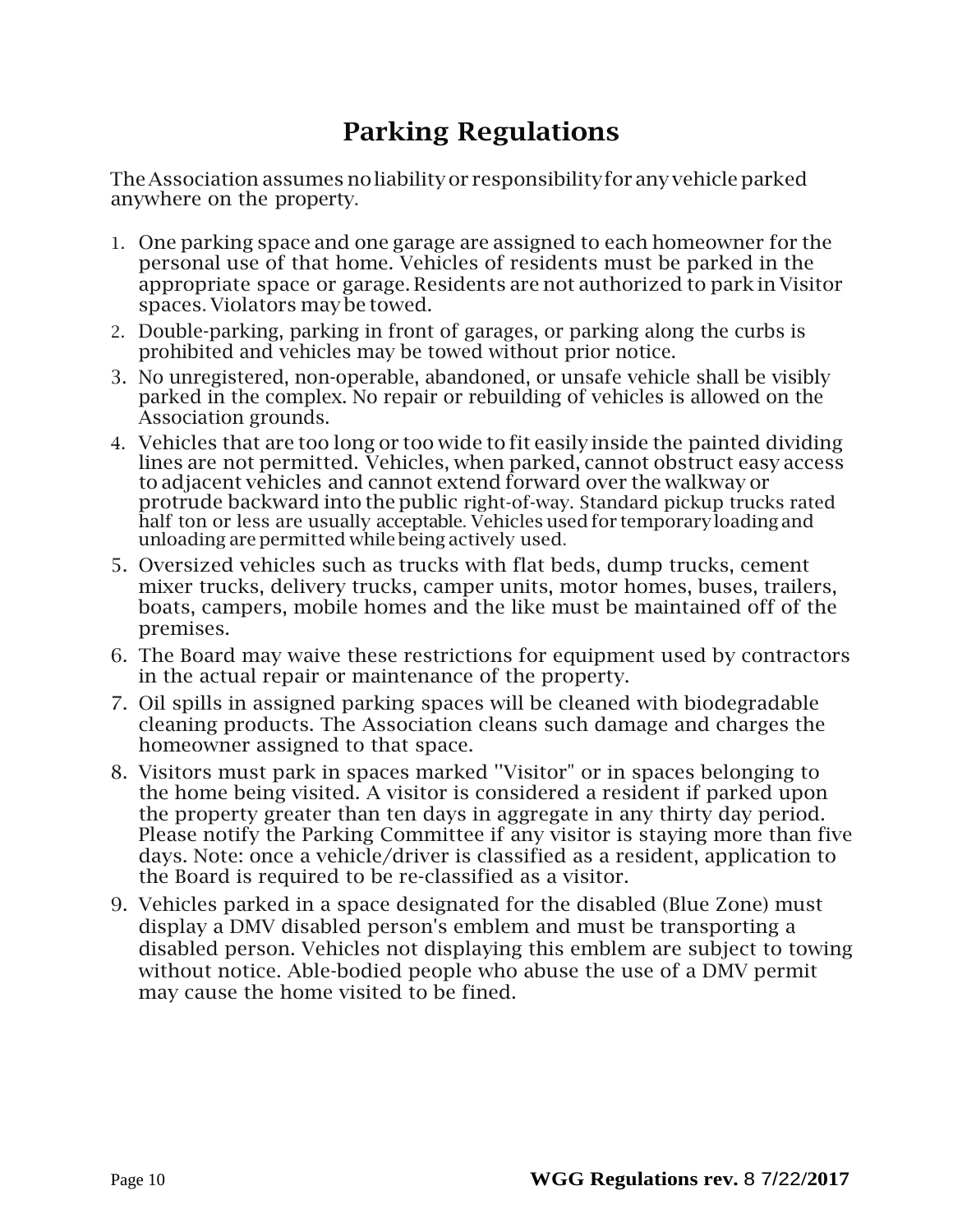### Swimming Pool Regulations

Pursuant to the CC&Rs for Woodgate Glen, the Association Board of Directors has established the following regulations governing use of the swimming pools. Please be sure your guests also understand these rules prior to entering the pool area. Compliance is mandatory.

Violation of these Pool Rules and Regulations may result in a home losing pool privileges for the remainder of the pool season.

#### THERE IS NO LIFEGUARD! Pool use is at the risk of the user. Diving in our shallow pools is dangerous and NOT allowed. Violators will be fined.

#### Pool Hours

Adult Swimming (18 or older) 7:00 a.m. to 10:00 p.m.

Adult Swimming (under 18) 9:00 a.m. to 10:00 p.m.

#### Pool Use:

SOUTH POOL Is designated the Family Pool.

NORTH POOL Is designated the Adult (18 years and older) pool. Infants under one year of age when held by their parents are permitted in the Adult pool if it does not interfere with adult activity such as lap swimming.

Supervision All Children under 14 years of age must be accompanied and directly supervised at all times by an adult resident, age eighteen years or older. If underage children are at the pools without proper supervision, the owner of the home where the children reside (or are visiting) will be fined \$250.00. Adults (18 years and older) can be responsible for no more than a total of four children. Adults are responsible for the actions of those children they are supervising.

Pool Closings Pools may be closed periodically, without notification, for maintenance or health reasons. Only Management or an employee of the Pool Service may reopen a closed pool or remove a "Pool Closed" sign. Unauthorized use of a closed pool and / or the removal of the "Closed" sign will result in an immediate \$250.00 fine.

When the Family Pool is closed, children under 18 may not use the Adult Pool.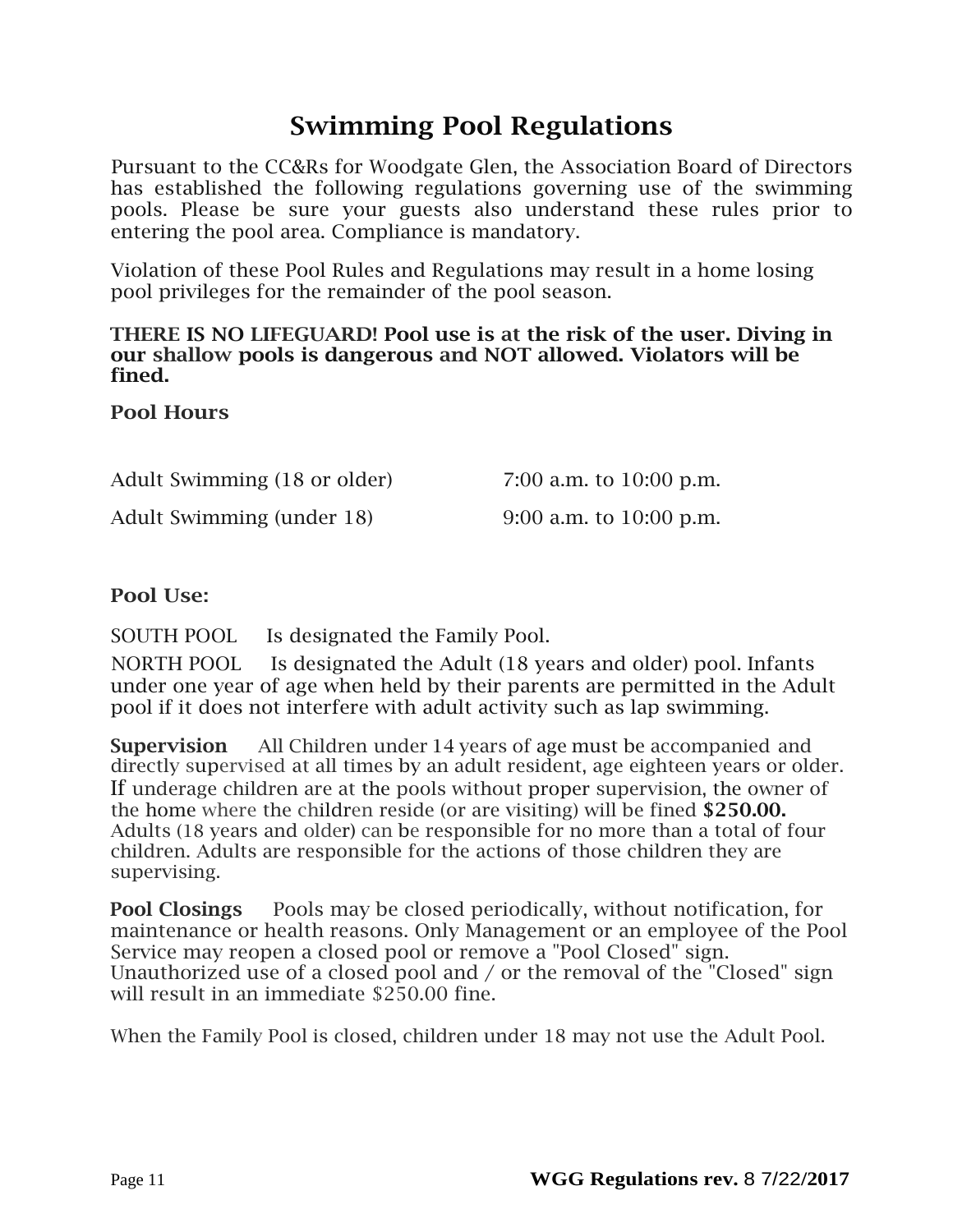Keys Each person or household must have their home's pool key in their possession while inside the pool facility. This key must be presented, on request, to any Pool Committee Member, Board Member, homeowner, pool monitor, or resident. Refusal or the inability to present the key is a serious offense. The police will be called to arrest the trespassers.

Keys are issued by the Association, one per lot. When locks are changed, a new key is issued at no cost. Once a new key has been issued, a fine of \$200 is charged for replacement, if the key is lost:

\$0.00 a new key when locks are changed<br>\$20.00 replacing a key that is returned. replacing a key that is returned, damaged \$200.00 fine for replacing a new key, once issued

Keys are coded and non-duplicable. Possession of more than one pool key by any one home may result in confiscation of the keys and loss of pool access.

You will be fined \$100.00 for opening the gate to anyone who does not have a key who is not a member of your household or your guest. Homeowners have 15 days from the date of notification, to appeal any fine or disciplinary action.

Guests No more than four (4) guests per household are allowed in the pool or pool area at one time. All guests must be accompanied by a Woodgate Glen adult resident. Residents under the age of 18 may not bring (nonresident) guests to the pool facility.

#### The GATE MUST REMAIN LOCKED AT ALL TIMES.

Glass No glass of any kind is allowed in the pool area. Violations will result in an immediate \$250.00 fine plus the costs of cleanup which may include draining and refilling the pool if broken glass has fallen into the pool. These charges will be assessed as a lien against the offending owner's property.

Flotation Inner tubes are not allowed. Jumping onto other flotation devices is prohibited. Flotation devices must not interfere with other swimmers.

**Pets** No pets are allowed in the pool area.

**Diapers** No disposable diapers are allowed in the pools. Swim diapers must be used at all times.

Radios Radios, iPods, etc. must be used with earphones.

Showers Always use the showers to rinse body and hair before entering the pool. This removes oils that cause clogging of the filters. The showers are not to be used as a substitute location for normal showering and shampooing.